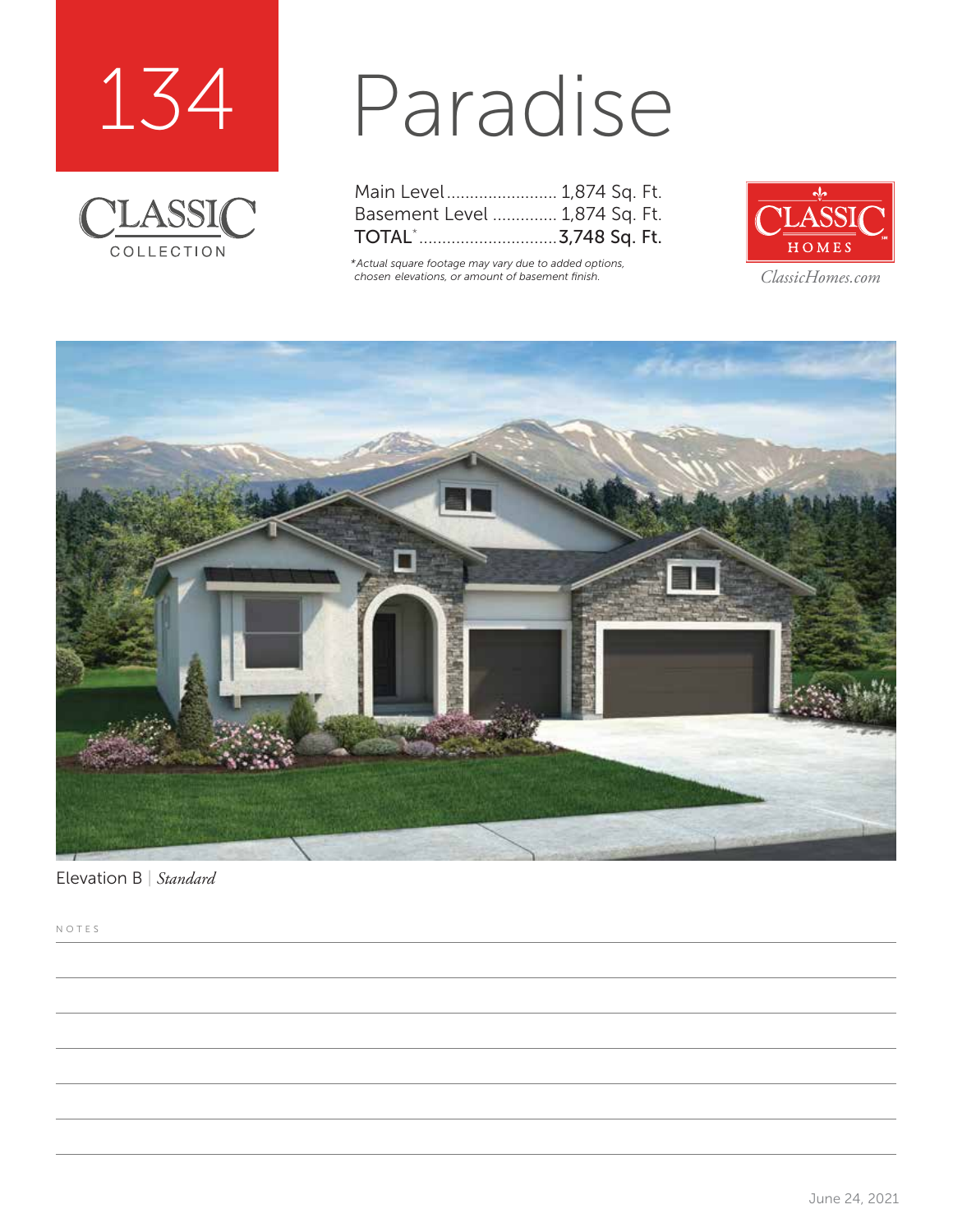Main Level



PARADISE Model 134

*Standard 'B' Elevation shown*

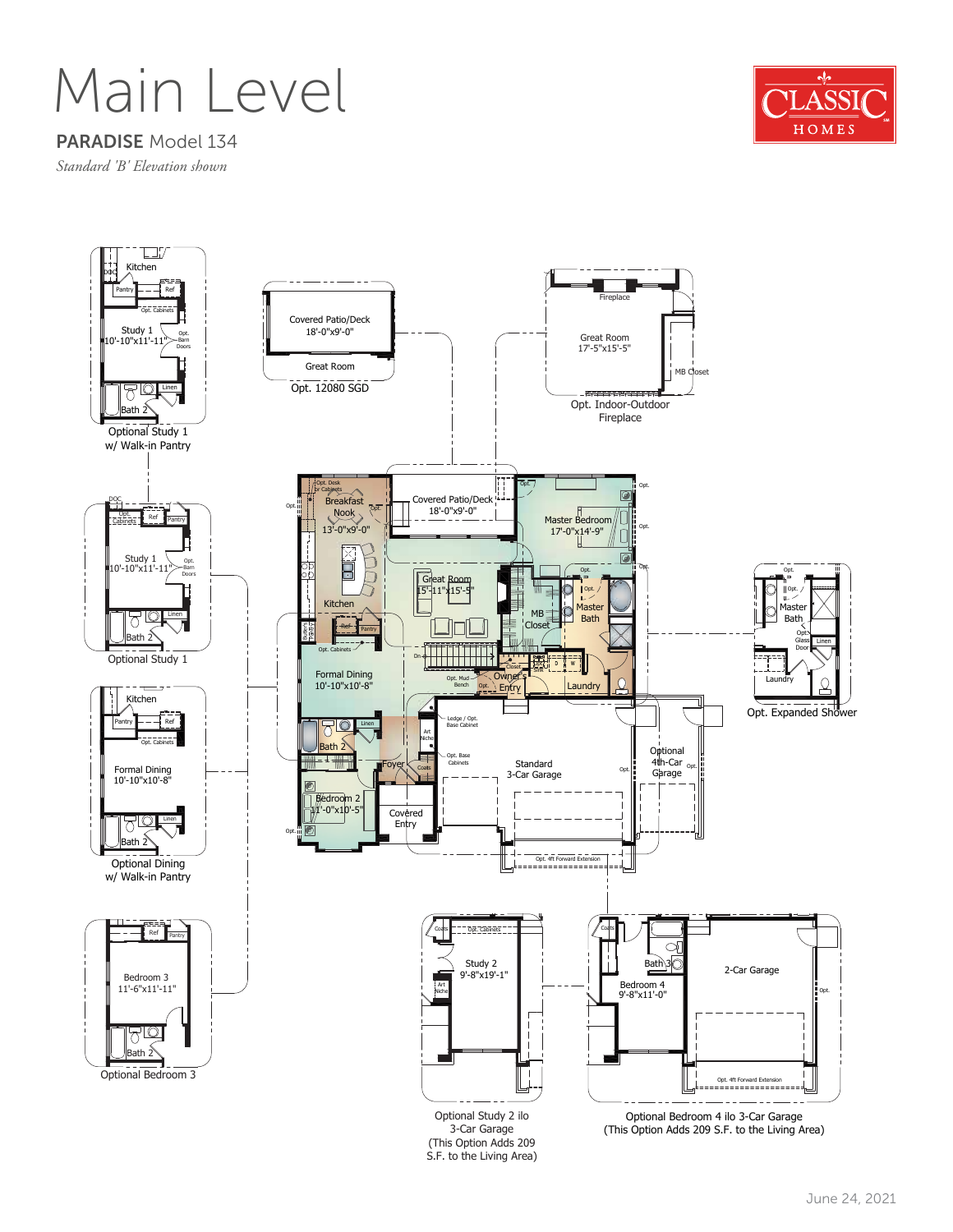## Basement Level

**PARADISE** Model 134 | with Optional Finish